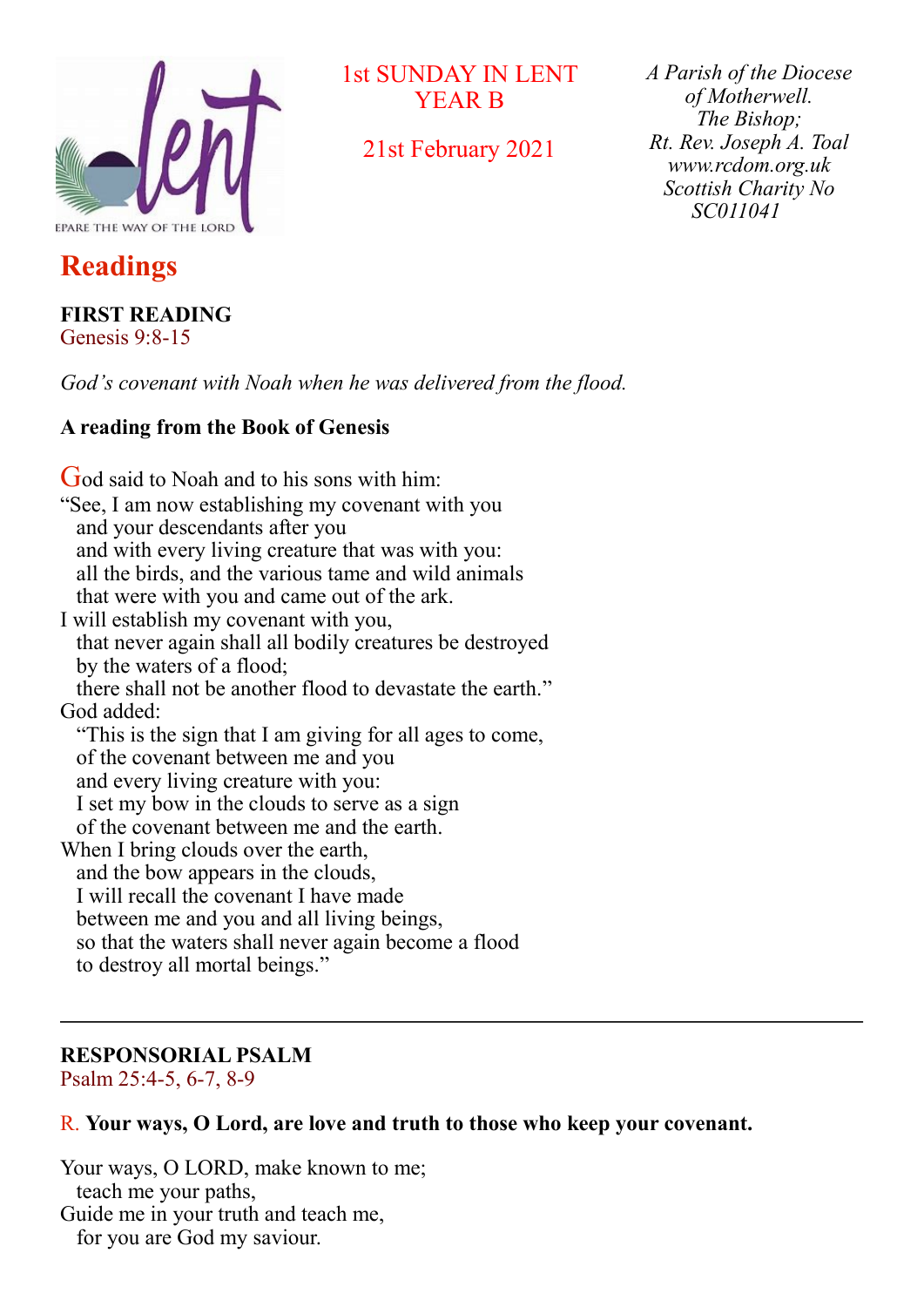#### R. **Your ways, O Lord, are love and truth to those who keep your covenant.**

Remember that your compassion, O LORD, and your love are from of old. In your kindness remember me, because of your goodness, O LORD.

#### R. **Your ways, O Lord, are love and truth to those who keep your covenant.**

Good and upright is the LORD, thus he shows sinners the way. He guides the humble to justice, and he teaches the humble his way.

#### R. **Your ways, O Lord, are love and truth to those who keep your covenant.**

#### **SECOND READING**

1 Peter 3:18-22

*The water of the flood prefigured baptism, which saves you now.*

#### **A reading from the first Letter of Saint Peter**

Beloved: Christ suffered for sins once, the righteous for the sake of the unrighteous, that he might lead you to God. Put to death in the flesh, he was brought to life in the Spirit. In it he also went to preach to the spirits in prison, who had once been disobedient while God patiently waited in the days of Noah during the building of the ark, in which a few persons, eight in all, were saved through water. This prefigured baptism, which saves you now. It is not a removal of dirt from the body but an appeal to God for a clear conscience, through the resurrection of Jesus Christ, who has gone into heaven and is at the right hand of God, with angels, authorities, and powers subject to him.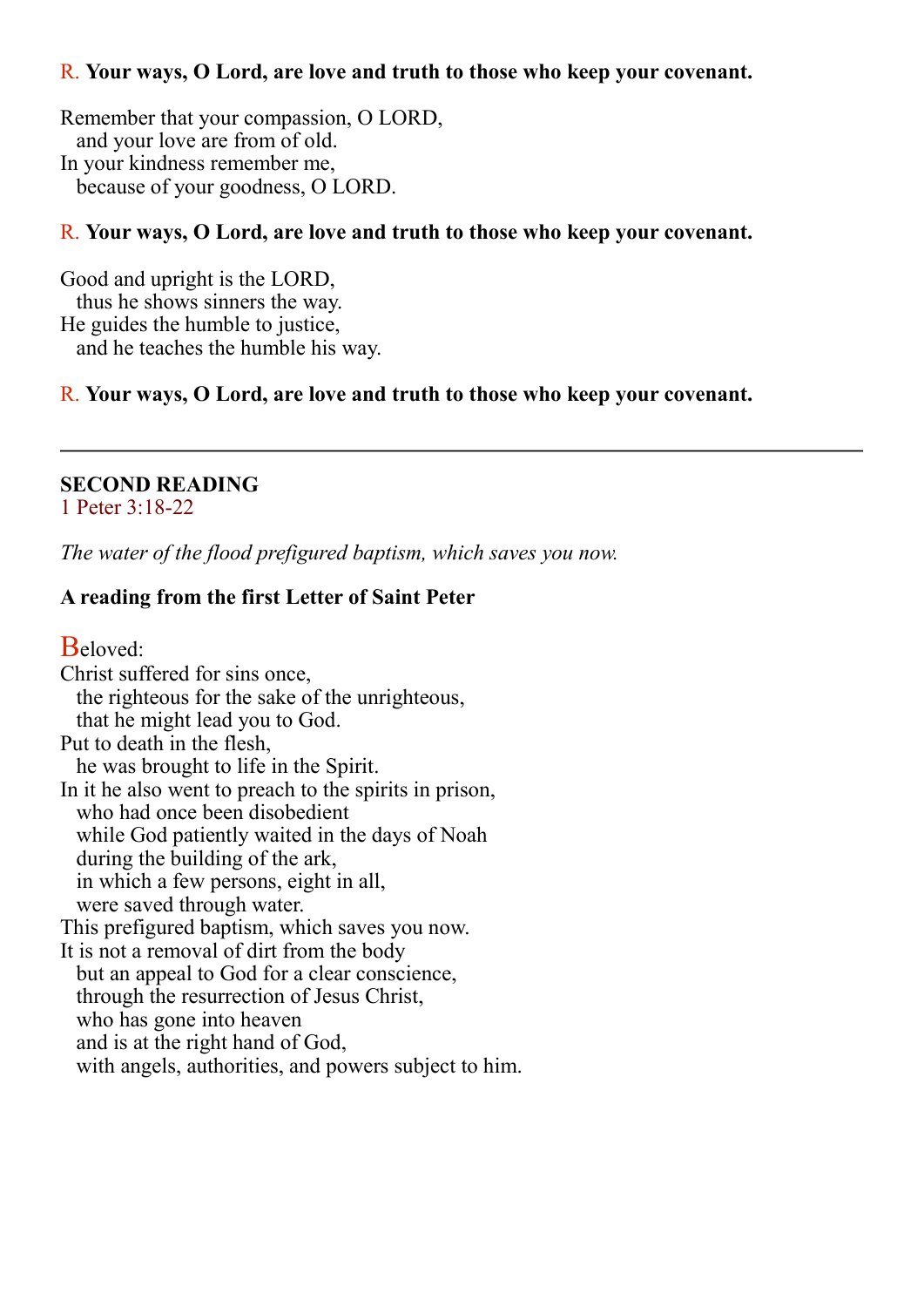#### **GOSPEL ACCLAMATION** M4 4: 4b

One does not live on bread alone, but on every word that comes forth from the mouth of God.

#### **GOSPEL** Mark 1:12-15

*Jesus was tempted by Satan, and the angels ministered to him.*

# **A reading from the holy Gospel according to Mark**

The Spirit drove Jesus out into the desert, and he remained in the desert for forty days, tempted by Satan. He was among wild beasts, and the angels ministered to him.

After John had been arrested, Jesus came to Galilee proclaiming the gospel of God: "This is the time of fulfilment. The kingdom of God is at hand. Repent, and believe in the gospel."

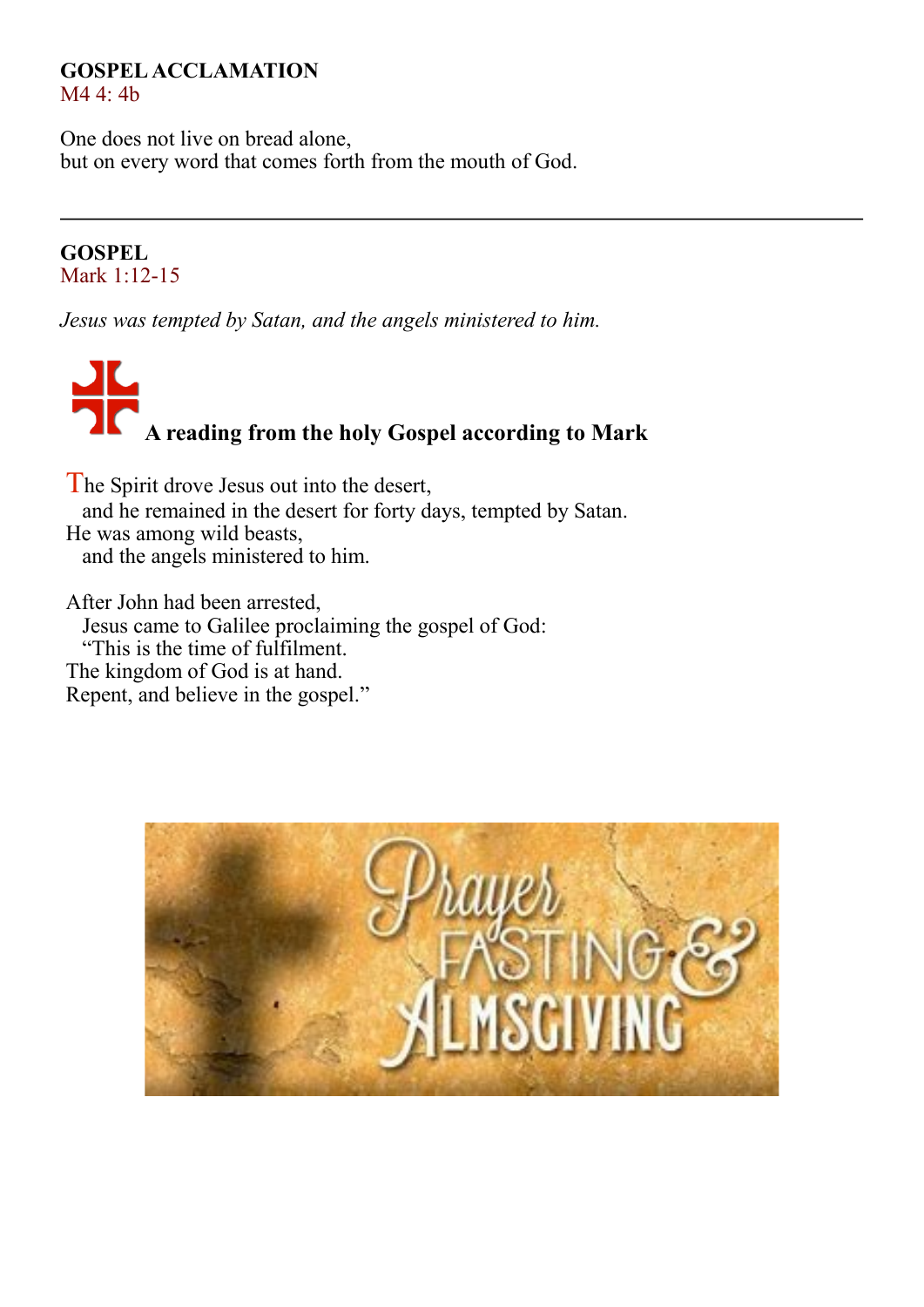### A CLOSER LOOK AT THIS SUNDAY'S GOSPEL

In the foregoing story we heard that John the Baptist preached a baptism of forgiveness of sins. Jesus came from Galilee to receive the baptism. He joined the people who were aware that there was something wrong in their lives, and who wanted to be forgiven and to make a new start. Among these people Jesus will be found in his public life. That is the way God behaves. That is made clear by the fact that the spirit 'from the heavens' descends upon Jesus and that a voice 'from the heavens' says: *'You are my son, the beloved. In you I am well pleased.*' By joining the 'wrong' people and their hope to make a new start Jesus shows that he has the same DNA as God (is '*his son*'). That is the moment that the spirit from the heavens 'throws Jesus out' into the desert. Surprising word: the same that will be used when Jesus will throw out evil spirits (cfr. 1:34.39.43 etc.).

By doing the Messianic work (having compassion with sinners and 'wrong' people), inspired by the holy spirit, he will be thrown out into the desert and isolated (cfr. 1:45 and in his passion!). The story of Jesus in the desert is a programmatic story: it predicts how it will go in Jesus' life.

Jesus was tempted by Satan. But Mark doesn't tell what these temptations were. That as well is a programmatic word. In the course of Jesus' life there will be several moments of temptations. When they occur we will know that it is Satan's work (8:11; 10:2; 12:15; 14:38).

The number of forty days reminds us of the number of years that God's people stayed in the desert before they entered the Promised Land. The desert was the place where the people of the Bible learned who God is, the honeymoon time. Was Jesus' sojourn in the desert something like that? Did he need time to absorb..., to deal with the fact that the voice from heaven had called him *'my beloved son'*?

Jesus was with the wild animals. What does that mean? I see two possibilities. The wild beasts are a symbol of threatening as we hear for example in Psalm 22:12-13, '*Many bulls are encircling me, wild bulls of Bashan closing in on me. Lions ravening and roaring open their jaws at me.'*

But the angels in the next verse give us an occasion for another explanation. I conclude that the angels are mentioned to make clear that Jesus did not take notice of the temptations of Satan. When Jesus is unharmed in the midst of wild beasts, that reminds us of the situation of paradise before the Fall of Adam. Does Jesus transform the desert into a paradise? We will hear that as well in the course of his life (6:31-44). Both interpretations are possible.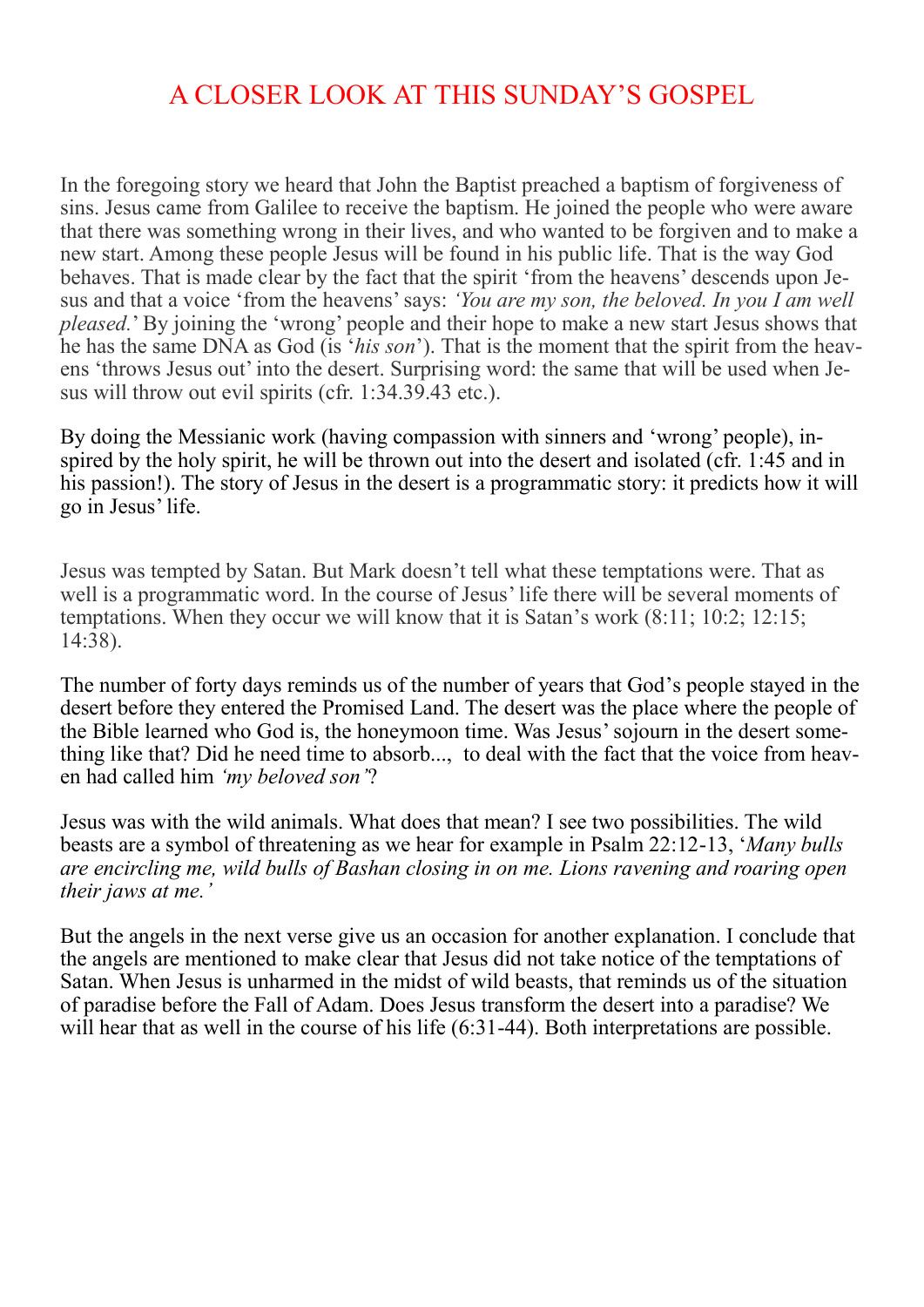## PICTURE REFLECTION ON THIS WEEK'S GOSPEL

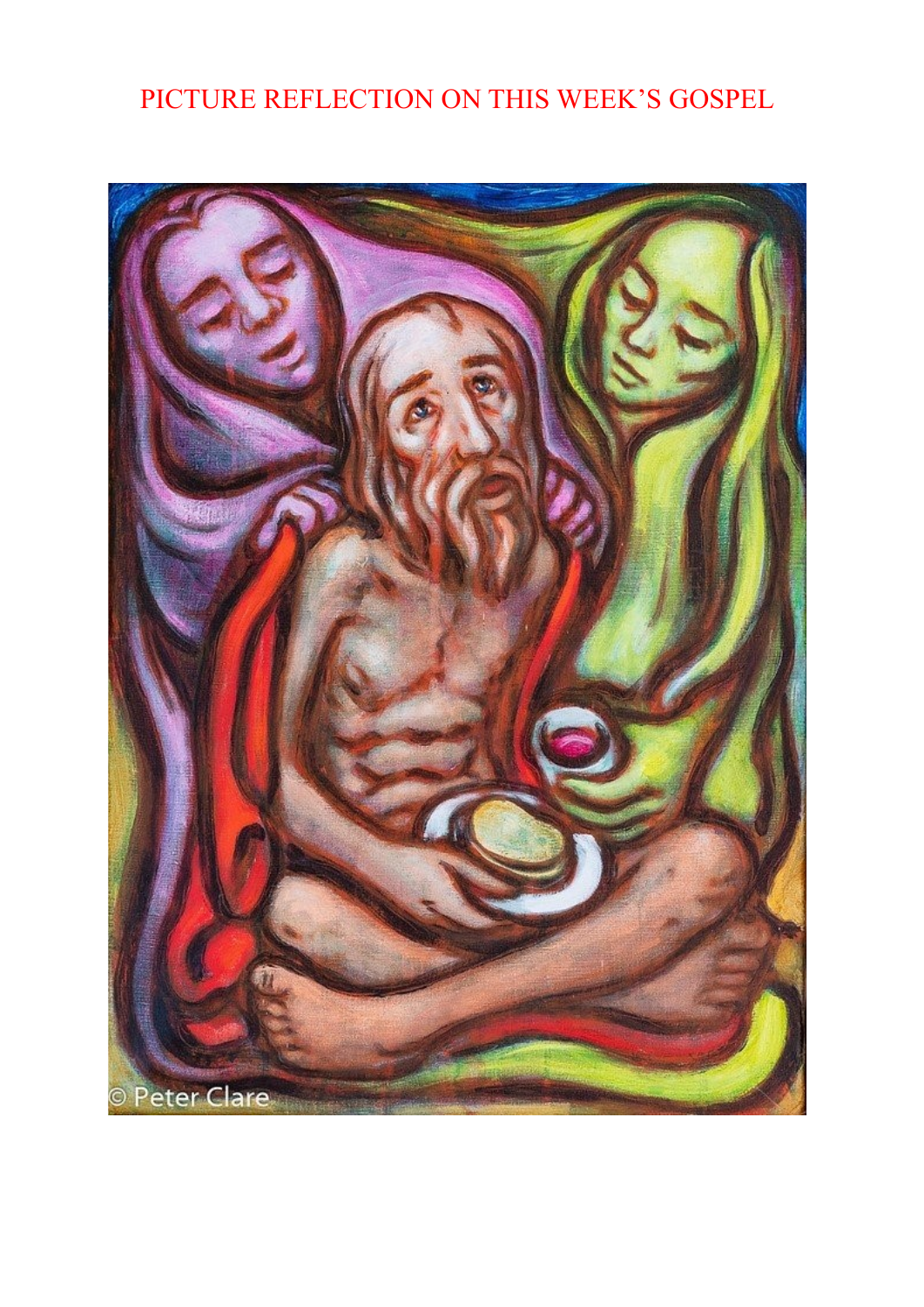This is a painting of Peter Clare. A stunning painting, 'At the end of the forty days of fasting Jesus is served by angels.'

The composition is striking. An exhausted Jesus in the centre and the angels on his left and right. He is surrounded by their presence. The angels are not pictured with wings, but with a deviant skin colour. These two angels are caring, tender women.

The pink angel throws a cloak around Jesus' naked body. A red cloak. We hear a verse of Isaiah (61:10), '*My soul rejoices in my God, for he has clothed me in garments of salvation, he has wrapped me in a cloak of saving justice, like a bridegroom wearing his garland, like a bride adorned in her jewels...'*

The green angel reaches Jesus bread and wine. The text of Mark doesn't specify what the angels do by serving Jesus. But the Greek word for 'serving' is 'diakonein', 'doing the work of a deacon'. What does a deacon do? In the liturgy it is the deacon who has the task/ privilege to place the bread and the wine upon the altar. The angels are really 'serving' ('deaconing') by giving Jesus bread and wine!

I look at Jesus and I try to share his feelings. Being warmed and fed and looking up unto the heaven at the same time, being aware that this help was a graceful gift from God.

Looking at this picture, all the moments in my life when somebody reached me the cloak, as simple as it was, they were moments of consolation, moments that I could have felt the presence of the Lord's love. All the moments when I was invited at a table, they were moments where I could have experienced how the Lord's love is present in..., through the human gesture of the people around me.

*by Fr Dries van den Akker SJ*

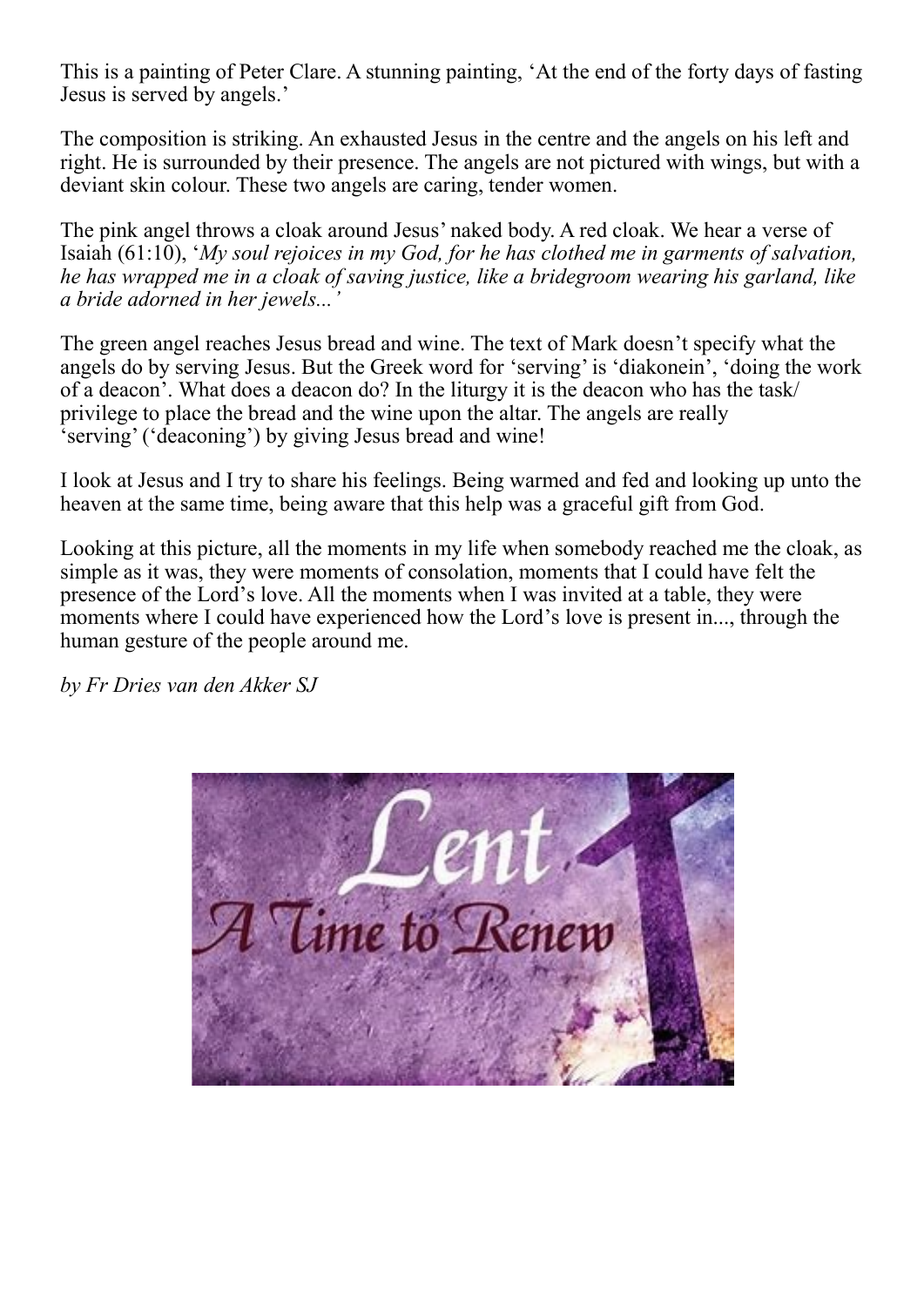#### THE DAILY "EXAMEN" IN THE MIDST OF COVID

In this present pandemic there is much talk in the media and all around us about life afterwards and how this will or will not be affected by the experiences we have lived through during these months: losses of friends or family members, restrictions on movement, travel and visits, enforced isolation, the dangers of infection, being confined to one place, working from home, and so forth. Looking to the future, people are talking about whether the pandemic has changed us and, if so, how? What has it shown us about the way we lived before it struck? Are we going to go back to the same or live differently? If differently, why and how and, crucially, what are we using as a guide to the new life?

It is worth exploring the possibility that Covid-19 may be offering us the grace of a particular time and place. And in connection with that I want to outline a way in which the Ignatian examen might furnish a prayerful method of reflection to guide us into the future. Such a reflection might have the following elements.

A general prayer of thanksgiving for gifts received, in recognition that 'all that is good and every gift descend from on high…as rays descend from the sun, and waters rom a fountain' (Spiritual Exercises §237).

- A prayer to the Holy Spirit for enlightenment and guidance in this period of reflection.
- Memory: calling to mind the gifts received in particular places and over a particular period of time during this pandemic, with a prayer of thanksgiving.
- Reflection: how have I responded to these gifts of grace? A prayer of sorrow if I have in any way neglected or abused them.
- Reflection: from my experience so far, can I identify a grace associated with this time of pandemic and the particular places in which I have lived?
- Reflection: how might I accept and respond to this grace in such a way that it helps to give shape and direction to life in the future?
- A prayer of thanksgiving for blessings received. It is unlikely of course that the answers to these questions will come at once. Waiting on God in patient silence is a central element in contemplative prayer. However, repeated gently over time, the examen, I would suggest, allows an awareness of grace offered in particular times and places to emerge, albeit slowly, and enlarges and strengthens one's capacity to respond to it courageously, generously and wisely going into the future. *David Lonsdale*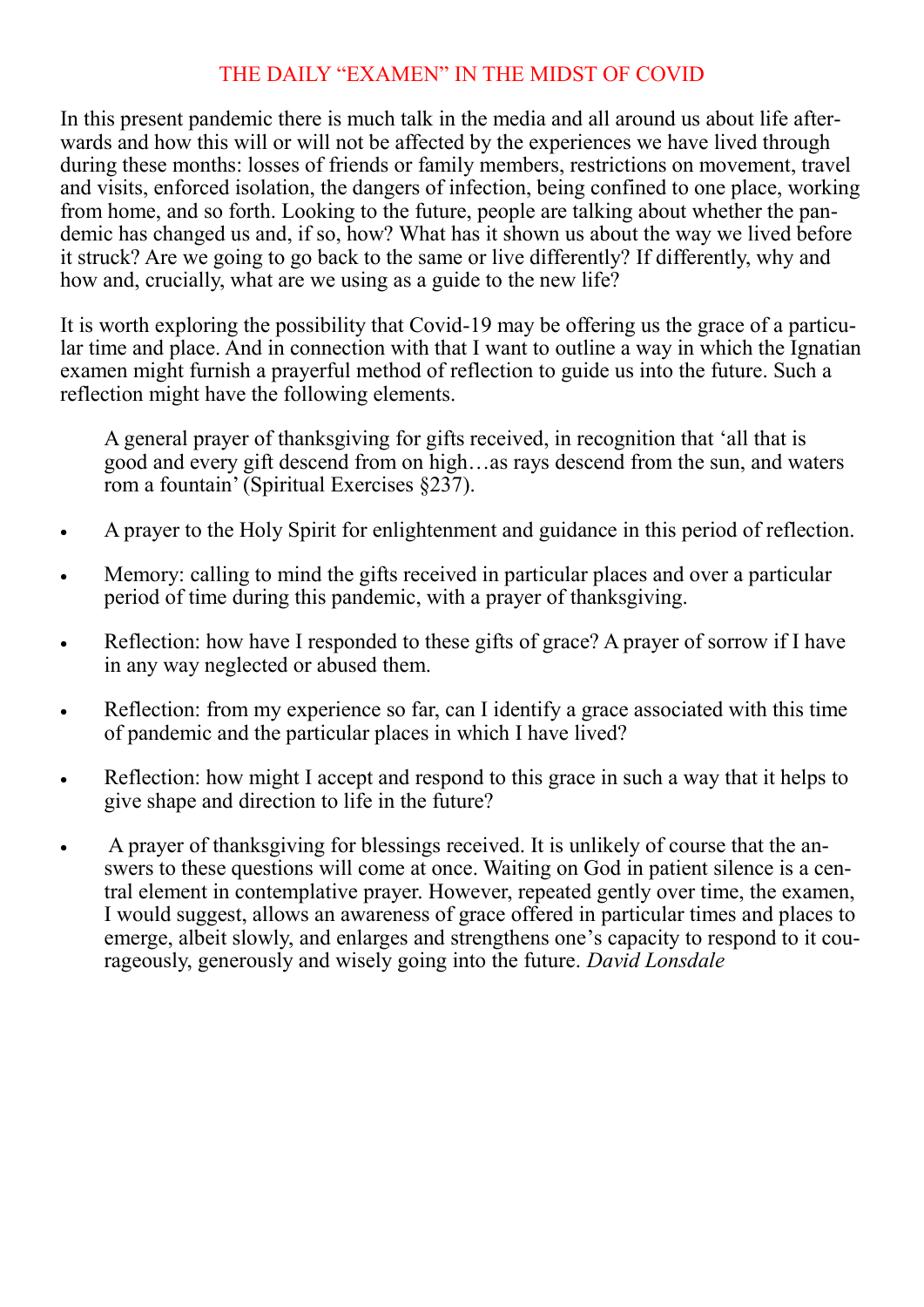Remember there are many resources to foster your prayer and spiritual life during this health emergency. Please continue to check our parish website and Facebook page for new materials. Each week I post a video with a little reflection on the Sunday Gospel. Also check out our Links page on the website and you will be directed to other useful sites. Remember our twitter account too—  $\omega$ saintaths. Some beautiful prayers and reflections can be accessed there.

Our diocesan website also has online prayer resources—go to www.rcdom.org.uk. There is also a closed Facebook group you might wish to join—Contemplative Theology. All you have to do is ask to join. There are also Twitter accounts you may find helpful:  $@$ LectioMotherwe1,  $@$ rcmotherwell and  $@$ motherwellRE Recently a new Facebook page has been opened: Motherwell Diocese Adult Formation. You'll find material there aimed at deepening our understanding of the faith.

The Liturgy of the Hours, the prayers and readings of the Mass and much more can be found at www.ibreviary.com

Beautiful reflections for all seasons and times can be found at www.thesacredbraid.com

Another good resource is http://www.catholicireland.net Reflections on the readings of the Mass, suggestions for children's faith formation and lots more.